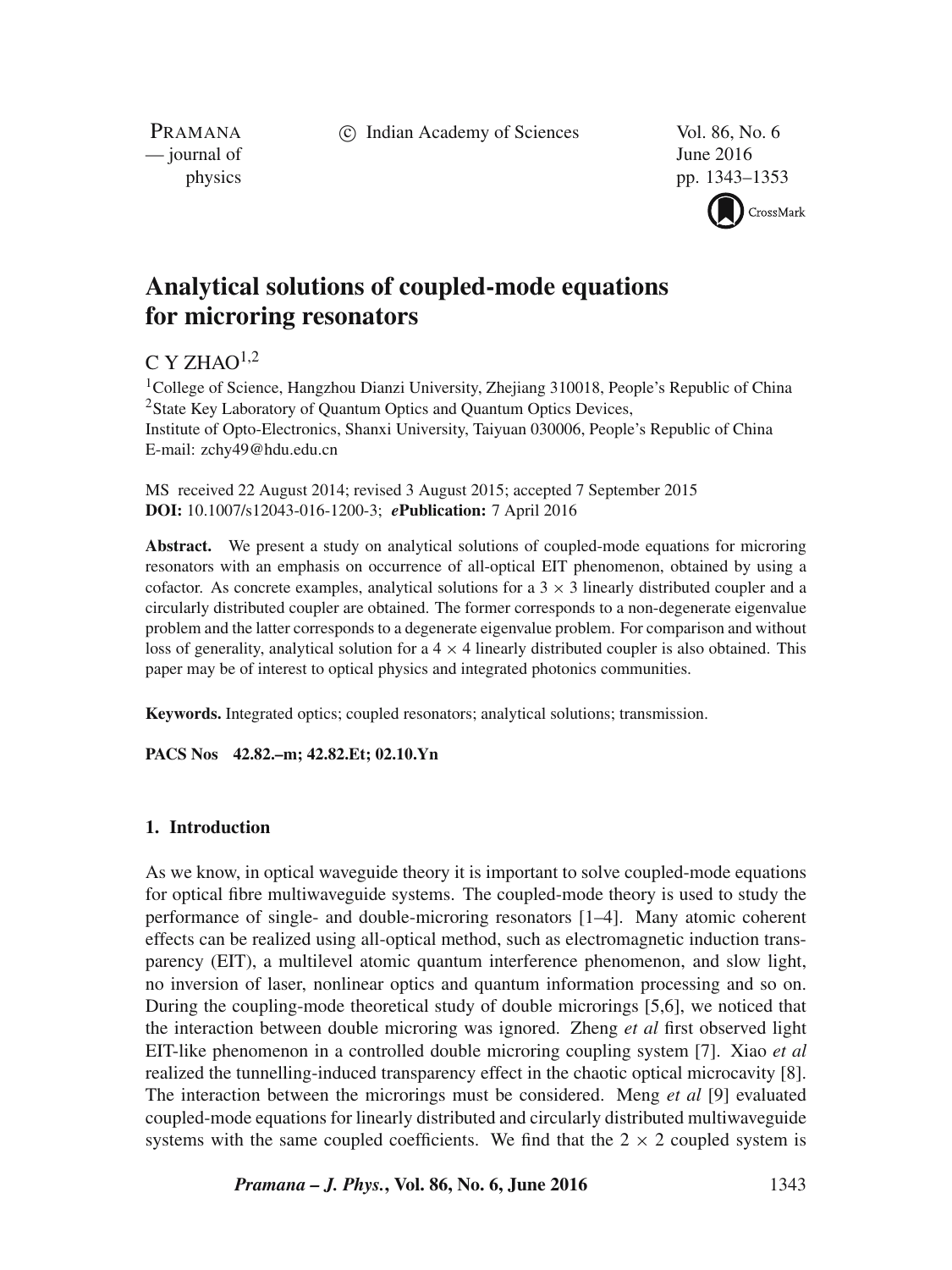equivalent to waveguide and single microring coupled system. The  $3 \times 3$  coupled system is equivalent to waveguide and double microring coupled system. In this paper, we adopt a novel approach for obtaining coupled-mode equations for linearly distributed and circularly distributed multiwaveguide systems with different coupled coefficients. Furthermore, we investigate the transmission characteristics of asymmetric double microring coupled systems.

The cofactor is a very useful mathematical tool. To our knowledge, it is seldom applied in asymmetric double microrings analysis. In this paper, we adopt the cofactor to evaluate general solutions for asymmetric double microring systems in two kinds of coupling structures. The results obtained are compared with those of the previous studies to verify the method's effectiveness. The paper is organized as follows: Section 2 focusses on the  $3 \times 3$  linearly distributed structure and  $3 \times 3$  circularly distributed structure and the main conclusions are outlined. Section 3 focusses on the  $4 \times 4$  linearly distributed structure. The main conclusions are outlined in §3.

#### **2. The 3 × 3 asymmetric coupled resonators**

As shown in figure 1, when the light circuits in counterclockwise direction in microring 2, we have  $a_2 = B_2 b_2 = r_2 e^{-j\theta} b_2$ . When the light circuits in clockwise direction in microring 3, we have  $a_3 = B_3b_3 = r_3e^{j\theta}b_3$ . Here,  $\theta = \omega L/c$  is the phase shift.  $r_2, r_3$  are the loss of microring 2, 3, respectively.

In this paper, we investigate how the coupling coefficient between optical fibres is different.  $a_i(x_i)$  is the mode field in the *i*th waveguide, where  $x_i = \beta/K$ ,  $i = 1-3$ ,  $\beta$  is the mode propagation constant.  $K/2$  denotes the coupling coefficient between adjacent waveguides. The coupling equation of the  $3 \times 3$  asymmetric coupler is described in [9].

$$
\begin{pmatrix}\n\frac{\partial a_1}{\partial z} \\
\frac{\partial a_2}{\partial z} \\
\frac{\partial a_3}{\partial z}\n\end{pmatrix} = \begin{pmatrix}\n0 & j(K/2)\xi & j(K/2)\zeta \\
j(K/2)\xi & 0 & j(K/2)\eta \\
j(K/2)\zeta & j(K/2)\eta & 0\n\end{pmatrix} \begin{pmatrix}\na_1 \\
a_2 \\
a_3\n\end{pmatrix}.
$$
\n(1)



**Figure 1.** Schematic diagram of the  $3 \times 3$  asymmetric coupler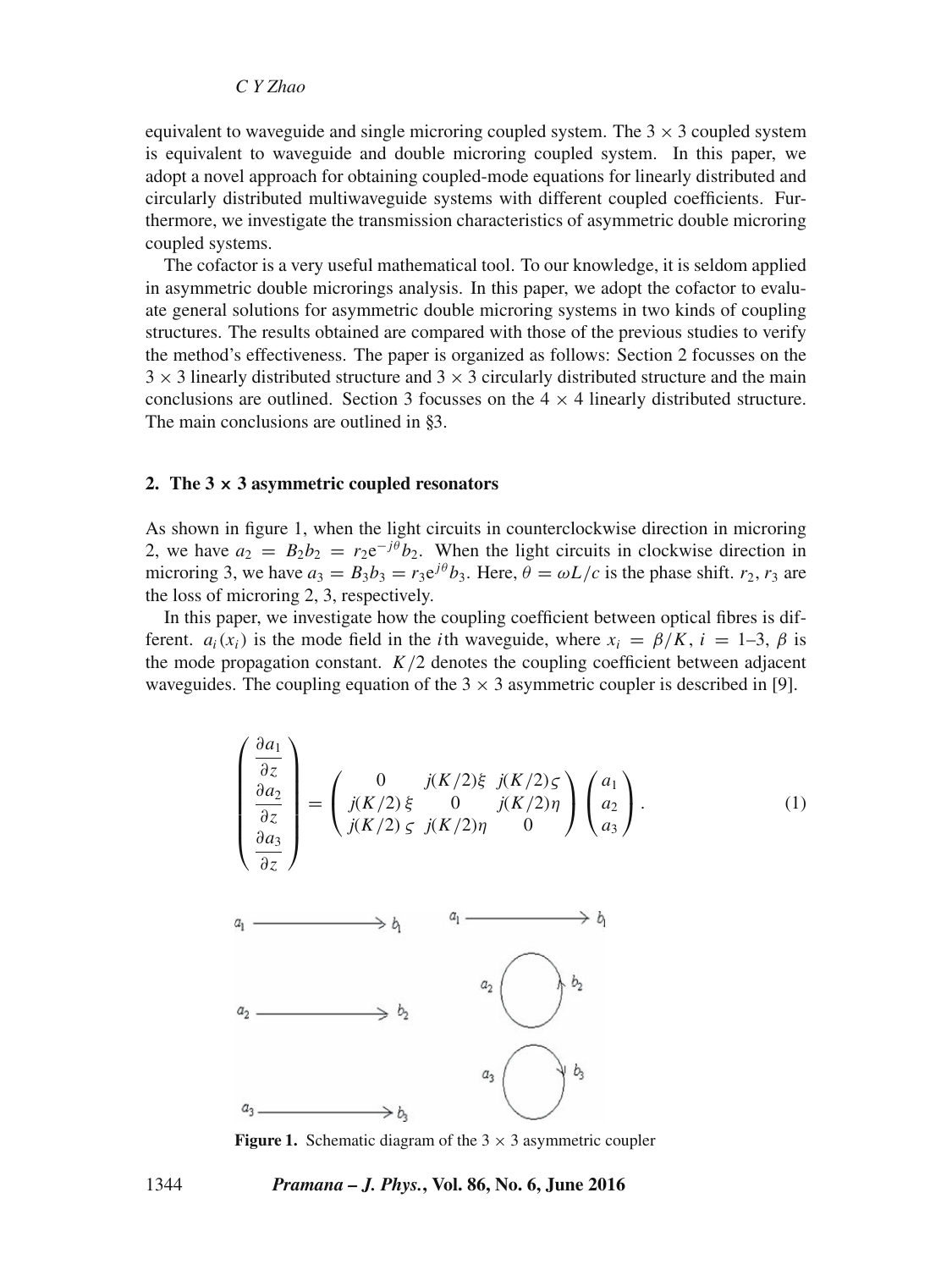We take  $\lambda_i = -2x_i$ ,  $i = 1-3$ , the eigenfunction eq. (1) is

$$
\begin{vmatrix} \lambda & \xi & \zeta \\ \xi & \lambda & \eta \\ \zeta & \eta & \lambda \end{vmatrix} = \lambda^3 - (\xi^2 + \eta^2 + \zeta^2)\lambda + 2\xi\eta\zeta = \lambda^3 + p\lambda + q = 0.
$$
 (2)

When  $(p/3)^3 + (q/2)^2 < 0$ , we assume  $\lambda = n \cos[u]$ ,  $u = \pi/3 + \varepsilon$ ,  $n = \sqrt{-4p/3}$ , and we have  $\cos[3u] = 4\cos^3[u] - 3\cos[u] = -(q/2)(-p/3)^{-3/2}$ . The eigenvalues  $\lambda_i$  are

$$
\lambda_1 = n \cos[u] = n\chi_1, \quad \lambda_2 = n \cos[u + 2\pi/3] = n\chi_2, \quad \lambda_3 = n \cos[u + 4\pi/3] = n\chi_3,
$$

where

$$
\chi_1 = x = \cos[u],
$$
\n
$$
\chi_2 = -\frac{1}{2}x - \frac{\sqrt{3}}{2}\sqrt{1 - x^2},
$$
\n
$$
\chi_3 = -\frac{1}{2}x + \frac{\sqrt{3}}{2}\sqrt{1 - x^2}.
$$
\n(3)

Setting  $\partial a_i/\partial z = -\lambda a_i$ ,  $i = 1-3$ , we have  $a_i(x_m) = \varphi_i(\chi_m) e^{j\beta z} = \varphi_i(\chi_m) e^{jx_m\tau}$ . If the eigenvalue  $\chi_i$  is given, the corresponding eigenvector  $\varphi_i(\chi_i)$ ,  $i = 1-3$  can be given out by the cofactor  $A_{ij}$ ,  $i, j = 1-3$  (see Appendix A).

$$
\varphi_1(\chi_i) = \frac{n^2 \chi_i^2 - \eta^2}{N_i}, \quad \varphi_2(\chi_i) = \frac{\eta \varsigma - n \xi \chi_i}{N_i}, \quad \varphi_3(\chi_i) = \frac{\xi \eta - n \varsigma \chi_i}{N_i},
$$

$$
N_i = \sqrt{(\eta \varsigma - n \xi \chi_i)^2 + (\xi \eta - n \varsigma \chi_i)^2 + (n^2 \chi_i^2 - \eta^2)^2}, \quad i = 1 - 3 \tag{4}
$$

and satisfy the orthogonal relation  $\varphi_1(\chi_1)\varphi_1(\chi_2)+\varphi_2(\chi_1)\varphi_2(\chi_2)+\varphi_3(\chi_1)\varphi_3(\chi_2)=0$ . As the eigenvalues  $\chi_i$  are different from one another, we can use the eigensolution  $a_i(x_i)$  to construct a solution matrix

$$
\chi(\tau) = \begin{pmatrix} \varphi_1(\chi_1) e^{i\chi_1 \tau} & \varphi_1(\chi_2) e^{i\chi_2 \tau} & \varphi_1(\chi_3) e^{i\chi_3 \tau} \\ \varphi_2(\chi_1) e^{i\chi_1 \tau} & \varphi_2(\chi_2) e^{i\chi_2 \tau} & \varphi_2(\chi_3) e^{i\chi_3 \tau} \\ \varphi_3(\chi_1) e^{i\chi_1 \tau} & \varphi_3(\chi_2) e^{i\chi_2 \tau} & \varphi_3(\chi_3) e^{i\chi_3 \tau} \end{pmatrix},
$$
\n(5)

When  $\tau \to 0$ , corresponding to the starting point of the coupling zone,

$$
\chi^{-1}(0) = \begin{pmatrix} \tilde{\varphi}_1(\chi_1) & \tilde{\varphi}_2(\chi_1) & \tilde{\varphi}_3(\chi_1) \\ \tilde{\varphi}_1(\chi_2) & \tilde{\varphi}_2(\chi_2) & \tilde{\varphi}_3(\chi_2) \\ \tilde{\varphi}_1(\chi_3) & \tilde{\varphi}_2(\chi_3) & \tilde{\varphi}_3(\chi_3) \end{pmatrix},
$$
\n
$$
\chi_{\chi_{\mathcal{A}}} = \frac{(n^2 \varsigma \eta \chi_2 + n^3 \xi \chi_1 \chi_3 + n n^2 \xi)(\chi_1 - \chi_3)}{n^2 \varsigma \chi_1 \chi_2 + n^3 \varsigma \chi_1 \chi_3 + n n^2 \xi}
$$
\n(6)

where

$$
\tilde{\varphi}_{3}(\chi_{2}) = \frac{(n^{2} \varsigma \eta \chi_{2} + n^{3} \xi \chi_{1} \chi_{3} + n \eta^{2} \xi)(\chi_{1} - \chi_{3})}{N_{1} N_{3} \Delta},
$$
\n
$$
\tilde{\varphi}_{3}(\chi_{3}) = \frac{(n^{2} \varsigma \eta \chi_{3} + n^{3} \xi \chi_{1} \chi_{2} + n \eta^{2} \xi)(\chi_{2} - \chi_{1})}{N_{1} N_{2} \Delta},
$$
\n
$$
\Delta = \begin{vmatrix}\n\varphi_{1}(\chi_{1}) & \varphi_{1}(\chi_{2}) & \varphi_{1}(\chi_{3}) \\
\varphi_{2}(\chi_{1}) & \varphi_{2}(\chi_{2}) & \varphi_{2}(\chi_{3}) \\
\varphi_{3}(\chi_{1}) & \varphi_{3}(\chi_{2}) & \varphi_{3}(\chi_{3})\n\end{vmatrix},
$$
\n
$$
\tilde{\varphi}_{1}(\chi_{1}) = \frac{n \eta (\xi^{2} - \varsigma^{2})(\chi_{3} - \chi_{2})}{N_{2} N_{3} \Delta},
$$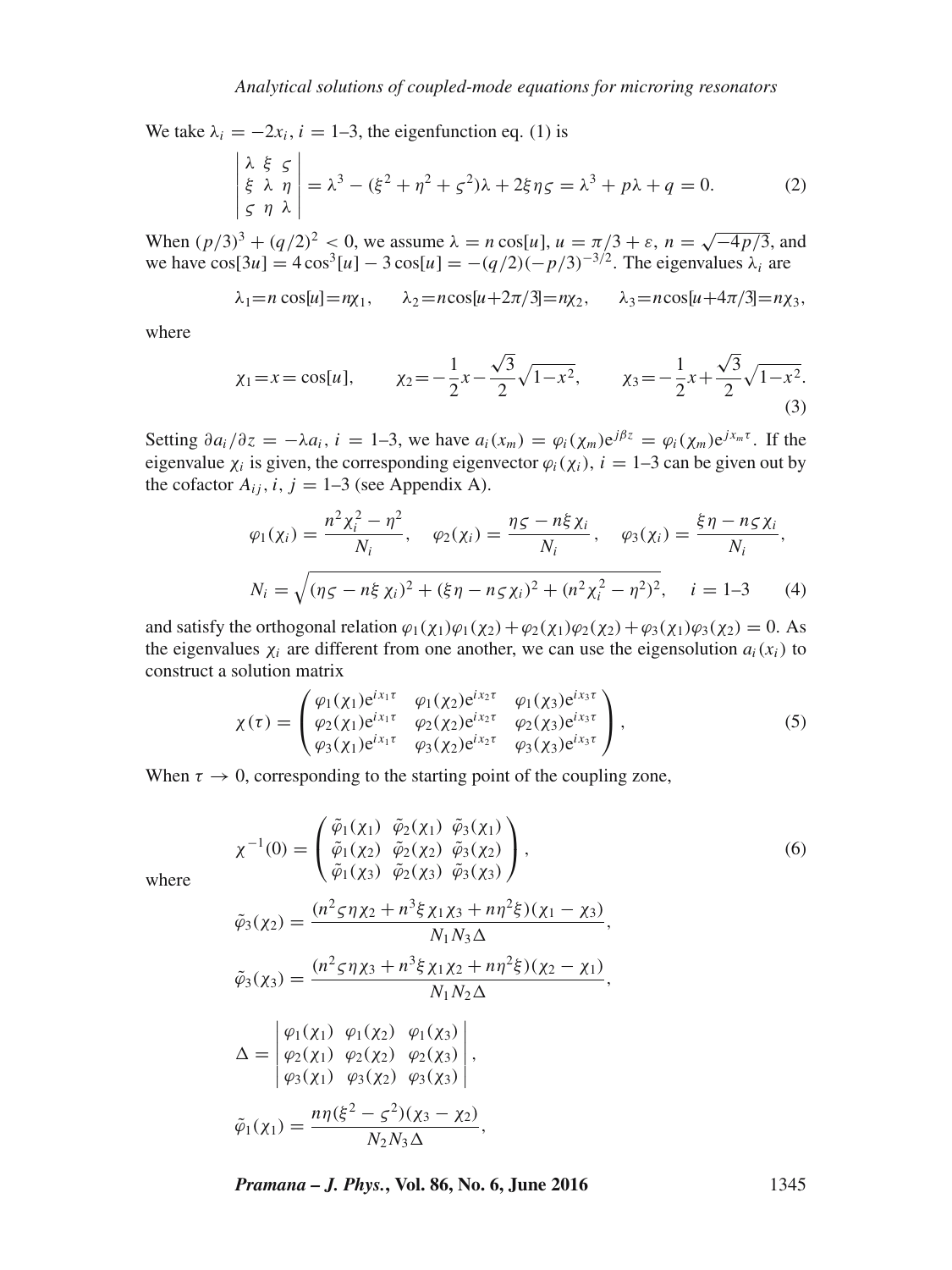$$
\tilde{\varphi}_{2}(\chi_{1}) = \frac{(n^{2}\xi\eta\chi_{1} + n^{3}\zeta\chi_{2}\chi_{3} + n\eta^{2}\zeta)(\chi_{2} - \chi_{3})}{N_{2}N_{3}\Delta}, \n\tilde{\varphi}_{1}(\chi_{2}) = \frac{n\eta(\xi^{2} - \zeta^{2})(\chi_{1} - \chi_{3})}{N_{1}N_{3}\Delta}, \n\tilde{\varphi}_{2}(\chi_{2}) = \frac{(n^{2}\xi\eta\chi_{2} + n^{3}\zeta\chi_{1}\chi_{3} + n\eta^{2}\zeta)(\chi_{3} - \chi_{1})}{N_{1}N_{3}\Delta}, \n\tilde{\varphi}_{1}(\chi_{3}) = \frac{n\eta(\xi^{2} - \zeta^{2})(\chi_{2} - \chi_{1})}{N_{1}N_{2}\Delta}, \n\tilde{\varphi}_{2}(\chi_{3}) = \frac{(n^{2}\xi\eta\chi_{3} + n^{3}\zeta\chi_{1}\chi_{2} + n\eta^{2}\zeta)(\chi_{1} - \chi_{2})}{N_{1}N_{2}\Delta}, \n\tilde{\varphi}_{3}(\chi_{1}) = \frac{(n^{2}\zeta\eta\chi_{1} + n^{3}\xi\chi_{2}\chi_{3} + n\eta^{2}\xi)(\chi_{3} - \chi_{2})}{N_{2}N_{3}\Delta},
$$
\n(7)

The transform matrix

$$
R(\tau) = \chi(\tau)\chi^{-1}(0) = \begin{pmatrix} \alpha_1 & \delta & \mu \\ \kappa & \alpha_2 & \rho \\ \nu & \zeta & \alpha_3 \end{pmatrix},
$$

where

$$
\alpha_{1} = \varphi_{1}(\chi_{1})\tilde{\varphi}_{1}(\chi_{1})e^{jx_{1}\tau} + \varphi_{1}(\chi_{2})\tilde{\varphi}_{1}(\chi_{2})e^{jx_{2}\tau} + \varphi_{1}(\chi_{3})\tilde{\varphi}_{1}(\chi_{3})e^{jx_{3}\tau},
$$
\n
$$
\kappa = \varphi_{2}(\chi_{1})\tilde{\varphi}_{1}(\chi_{1})e^{jx_{1}\tau} + \varphi_{2}(\chi_{2})\tilde{\varphi}_{1}(\chi_{2})e^{jx_{2}\tau} + \varphi_{2}(\chi_{3})\tilde{\varphi}_{1}(\chi_{3})e^{jx_{3}\tau},
$$
\n
$$
\nu = \varphi_{3}(\chi_{1})\tilde{\varphi}_{1}(\chi_{1})e^{jx_{1}\tau} + \varphi_{3}(\chi_{2})\tilde{\varphi}_{1}(\chi_{2})e^{jx_{2}\tau} + \varphi_{3}(\chi_{3})\tilde{\varphi}_{1}(\chi_{3})e^{jx_{3}\tau},
$$
\n
$$
\delta = \varphi_{1}(\chi_{1})\tilde{\varphi}_{2}(\chi_{1})e^{jx_{1}\tau} + \varphi_{1}(\chi_{2})\tilde{\varphi}_{2}(\chi_{2})e^{jx_{2}\tau} + \varphi_{1}(\chi_{3})\tilde{\varphi}_{2}(\chi_{3})e^{jx_{3}\tau},
$$
\n
$$
\alpha_{2} = \varphi_{2}(\chi_{1})\tilde{\varphi}_{2}(\chi_{1})e^{jx_{1}\tau} + \varphi_{2}(\chi_{2})\tilde{\varphi}_{2}(\chi_{2})e^{jx_{2}\tau} + \varphi_{2}(\chi_{3})\tilde{\varphi}_{2}(\chi_{3})e^{jx_{3}\tau},
$$
\n
$$
\zeta = \varphi_{3}(\chi_{1})\tilde{\varphi}_{2}(\chi_{1})e^{jx_{1}\tau} + \varphi_{3}(\chi_{2})\tilde{\varphi}_{2}(\chi_{2})e^{jx_{2}\tau} + \varphi_{3}(\chi_{3})\tilde{\varphi}_{2}(\chi_{3})e^{jx_{3}\tau},
$$
\n
$$
\mu = \varphi_{1}(\chi_{1})\tilde{\varphi}_{3}(\chi_{1})e^{jx_{1}\tau} + \varphi_{1}(\chi_{2})\tilde{\varphi}_{
$$

The output field  $(b_1, b_2, b_3)$  is related to the input field  $(a_1, a_2, a_3)$  by the transform matrix form

$$
\begin{pmatrix} b_1 \\ b_2 \\ b_3 \end{pmatrix} = R(\tau) \begin{pmatrix} a_1 \\ a_2 \\ a_3 \end{pmatrix} = \begin{pmatrix} \alpha_1 & \delta & \mu \\ \kappa & \alpha_2 & \rho \\ \nu & \zeta & \alpha_3 \end{pmatrix} \begin{pmatrix} a_1 \\ B_2 b_2 \\ B_3 b_3 \end{pmatrix}.
$$
 (9)

We can easily find that the  $3 \times 3$  coupler is equivalent to the coupled double-ring resonator.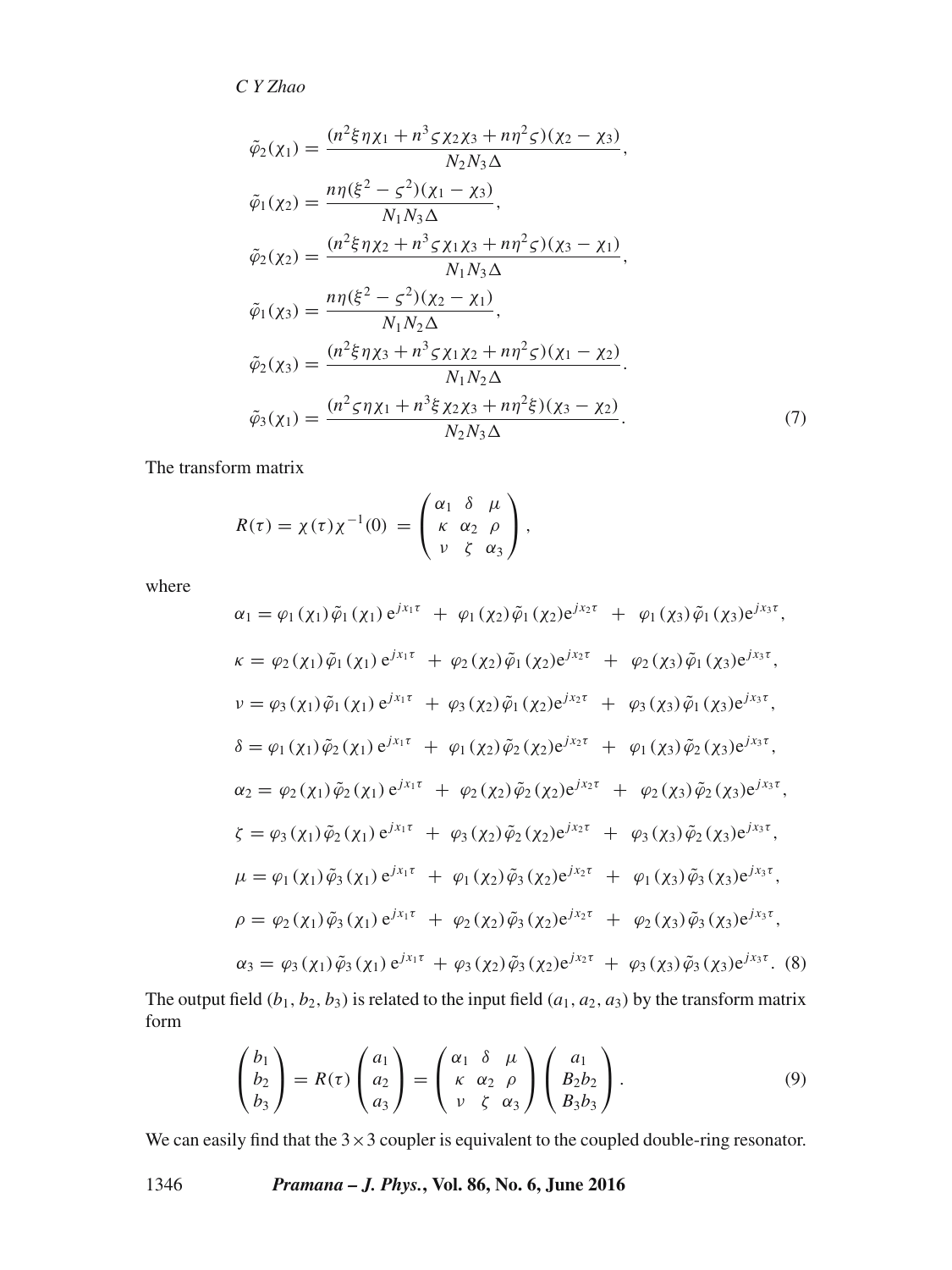# 2.1 *Linearly distributed*

Setting  $\xi = 1$ ,  $\eta = 1$ ,  $\zeta = 0$  and  $\xi^2 + \eta^2 = 2$ , we have  $p = -2$ ,  $q = 0$ ,  $n = 2\sqrt{2}/\sqrt{3}$ . Substituting it into eq. (3), the eigenvalues are

$$
x_1 = 0, \quad x_2 = 1/\sqrt{2}, \quad x_3 = -1/\sqrt{2} \tag{10}
$$

and the transform matrix

$$
R(\tau) = \begin{pmatrix} (1/\sqrt{2})e^{i x_1 \tau} & (1/2)e^{j x_2 \tau} & (1/2)e^{j x_3 \tau} \\ 0 & (1/\sqrt{2})e^{j x_2 \tau} & -(1/\sqrt{2})e^{j x_3 \tau} \\ -(1/\sqrt{2})e^{i x_1 \tau} & (1/2)e^{j x_2 \tau} & (1/2)e^{j x_3 \tau} \end{pmatrix}
$$
  
 
$$
\times \begin{pmatrix} 1/\sqrt{2} & 0 & -1/\sqrt{2} \\ 1/2 & 1/\sqrt{2} & 1/2 \\ 1/2 & -1/\sqrt{2} & 1/2 \end{pmatrix}.
$$
 (11)

Equation (11) is the same as eq. (22) in ref. [9]. Here  $t = \cos[\tau/\sqrt{2}]$ .

Eliminating  $b_1$ ,  $b_3$  from eq. (9), the transmission assumes a simplified form

$$
T = \left| \frac{\alpha_1 - \alpha_3 B_2 - \alpha_2 B_3 + B_2 B_3}{1 - \alpha_2 B_2 - \alpha_3 B_3 + \alpha_1 B_2 B_3} \right|^2.
$$
 (12)



**Figure 2.** The transmission spectrum of double microring coupled system. For example we take  $\alpha_1 = r_2r_3$ ,  $\alpha_3 = \alpha_2 + 1 - \alpha_1$ . (**a**)  $t = 0.80$ ,  $r_3 = 0.99$ ,  $r_2 = 0.85$  (solid line),  $r_2 = 0.95$  (dashed line), (**b**)  $t = 0.80$ ,  $r_2 = 0.85$ ,  $r_3 = 0.96$  (solid line),  $r_3 = 1.0$ (dashed line), (**c**)  $r_2 = 0.85$ ,  $r_3 = 0.99$ ,  $t = 0.80$  (solid line),  $t_3 = 0.90$  (dashed line).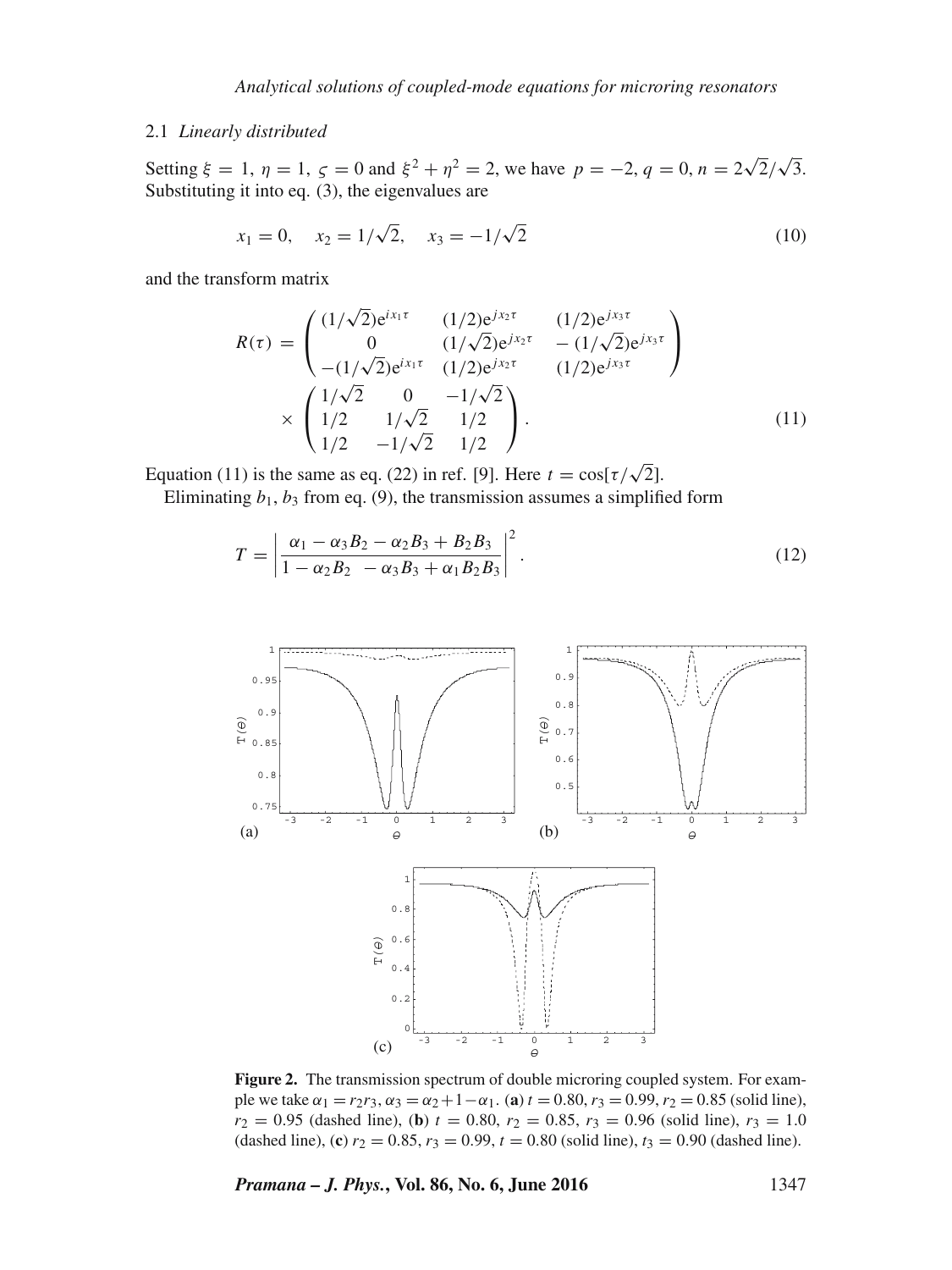We investigate how the transmission factor t, the coupling factors  $r_2$  and  $r_3$  influence the transmission spectrum (figure 2). The smaller the coupling factor  $r_2$  and transmission factor t, and bigger the coupling factor  $r_3$ , the better will be EIT-like transmission spectrum.

#### 2.2 *Circularly distributed*

If we take  $\xi = \eta = \zeta = 1$ , we have  $q = 2$ ,  $\xi = 1 - 3\varepsilon/\sqrt{2}$ ,  $\eta = 1 + 3\varepsilon/\sqrt{2}$ . Substituting these into eq. (3), the eigenvalues are  $x_1 = 1$ ,  $x_2 = -1/2$ ,  $x_3 = -1/2$ , which are twofold degenerate. They are the same as eq. (25) in ref. [9]. In this paper, we shall take  $\xi = 1 - 3\varepsilon/\sqrt{2}$ ,  $\eta = 1 + 3\varepsilon/\sqrt{2}$ ,  $\zeta = 1$ , we have  $p = -3$ ,  $q = 2 - (3\varepsilon)^2$ ,  $n = 2$ , where  $\varepsilon$  is a non-degenerate factor. Substituting it into eq. (3), the eigenvalues are

$$
x_1 = -(1 - \sqrt{3}\varepsilon)/2
$$
,  $x_2 = -(-2 + \varepsilon^2)/2$ ,  $x_3 = -(1 + \sqrt{3}\varepsilon)/2$ . (13)

When  $\varepsilon \to 0$ , the matrix element  $\alpha_1 = \alpha_2 = \alpha_3 = e^{jx_1\tau} + e^{jx_2\tau}/2 = \gamma_1$ ,  $\delta =$  $\mu = \kappa = \rho = \nu = \zeta = (-e^{jx_1\tau} + e^{jx_2\tau})/3 = \gamma_2$ , and the transfer matrix becomes

$$
R(\tau) = \begin{pmatrix} \gamma_1 & \gamma_2 & \gamma_2 \\ \gamma_2 & \gamma_1 & \gamma_2 \\ \gamma_2 & \gamma_2 & \gamma_1 \end{pmatrix},
$$

and this is eq. (29) in ref. [9]. An application of  $3 \times 3$  circularly directional coupler in a wavelength-division, de-multiplexer based on a  $2 \times 3$  or  $3 \times 3$  Mach–Zehnder interferometer [9].

When  $\varepsilon \neq 0$ , the transfer matrix is

$$
R(\tau) = \begin{pmatrix} \frac{e^{j x_1 \tau}}{N_1} & \frac{e^{j x_2 \tau}}{\sqrt{3}} & -\frac{e^{j x_3 \tau}}{N_2} \\ \frac{(-\sqrt{6}+1)e^{j x_1 \tau}}{N_1} & \frac{e^{j x_2 \tau}}{\sqrt{3}} & -\frac{(\sqrt{6}+1)e^{j x_3 \tau}}{N_2} \\ \frac{(-2+\sqrt{6})e^{j x_1 \tau}}{N_1} & \frac{e^{j x_2 \tau}}{\sqrt{3}} & \frac{(2+\sqrt{6})e^{j x_3 \tau}}{N_2} \end{pmatrix}
$$

$$
\times \begin{pmatrix} \frac{N_1(3+2\sqrt{6})}{6\sqrt{6}} & -\frac{N_1(3+\sqrt{6})}{6\sqrt{6}} & -\frac{N_1}{6} \\ \frac{N_2(3-2\sqrt{6})}{6\sqrt{6}} & -\frac{N_2(3-\sqrt{6})}{6\sqrt{6}} & \frac{N_2}{6} \end{pmatrix},
$$

where

$$
N_1 = \sqrt{6}\sqrt{3 - \sqrt{6}}, \quad N_2 = \sqrt{6}\sqrt{3 + \sqrt{6}}.
$$
 (14)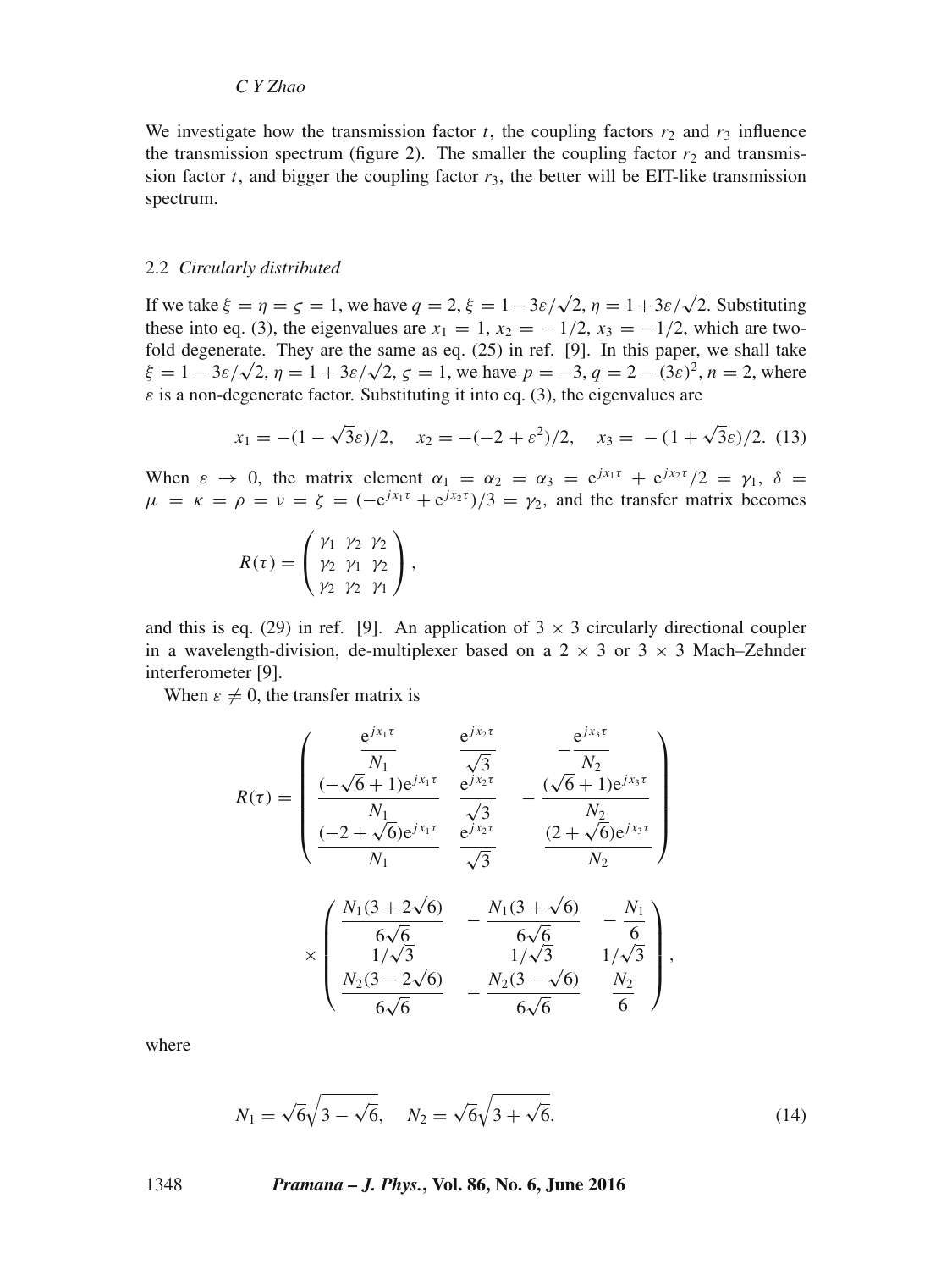

**Figure 3.** The transmission spectrum of the coupled double-ring resonator for frequencies  $\theta$  (in GHz) with  $r_2 = 0.85$ ,  $r_3 = 0.99$ ,  $t = 0.80$ ,  $\varepsilon = 0$  (solid line),  $\varepsilon = 1$ (the dashed line).

The transmission

$$
T = \left| \alpha_1 + \frac{\kappa \delta B_1 + \rho \mu B_3 + [\delta(\rho^2 - \kappa \alpha_3) + \mu(\kappa \mu - \alpha_1 \rho)] B_1 B_3}{1 - \alpha_1 B_1 - \alpha_3 B_3 + (\alpha_1 \alpha_3 - \rho \mu) B_1 B_3} \right|^2.
$$
 (15)

We take the same parameters as in figure 2 and the transmission spectrum is shown in figure 3.

We find that the coupling factors  $r_2$  and  $r_3$ , and the transmission factor t have nothing to do with the shape of transmission spectrum. The transmission spectrum remains Lorentz profile. We can see that the non-degenerate factor  $\varepsilon$  significantly influences transmission profile as shown in figure 3.

#### **3. The 4 × 4 linearly distributed coupler**

As shown in figure 4,  $a_1$ ,  $b_1$  is waveguide 1. When the light circuits in clockwise direction in microring 1 ( $b_4 \rightarrow a_4 \rightarrow b_4$ ), we have  $a_4 = B_4b_4 = r_3e^{j\theta}b_4$ . When the light circuits in counterclockwise direction in microring 2 ( $b_2 \rightarrow a_2 \rightarrow a_3 \rightarrow b_3 \rightarrow b_2$ ), we have  $a_2 =$  $\tau_1 r_2 e^{-j\theta} b_2 = \tau_1 B_2 b_2$  and  $a_3 = \tau_1 b_3$ , where  $\tau_1$  is the transmission through ring 1.



**Figure 4.** Schematic diagram of the  $4 \times 4$  asymmetric coupler.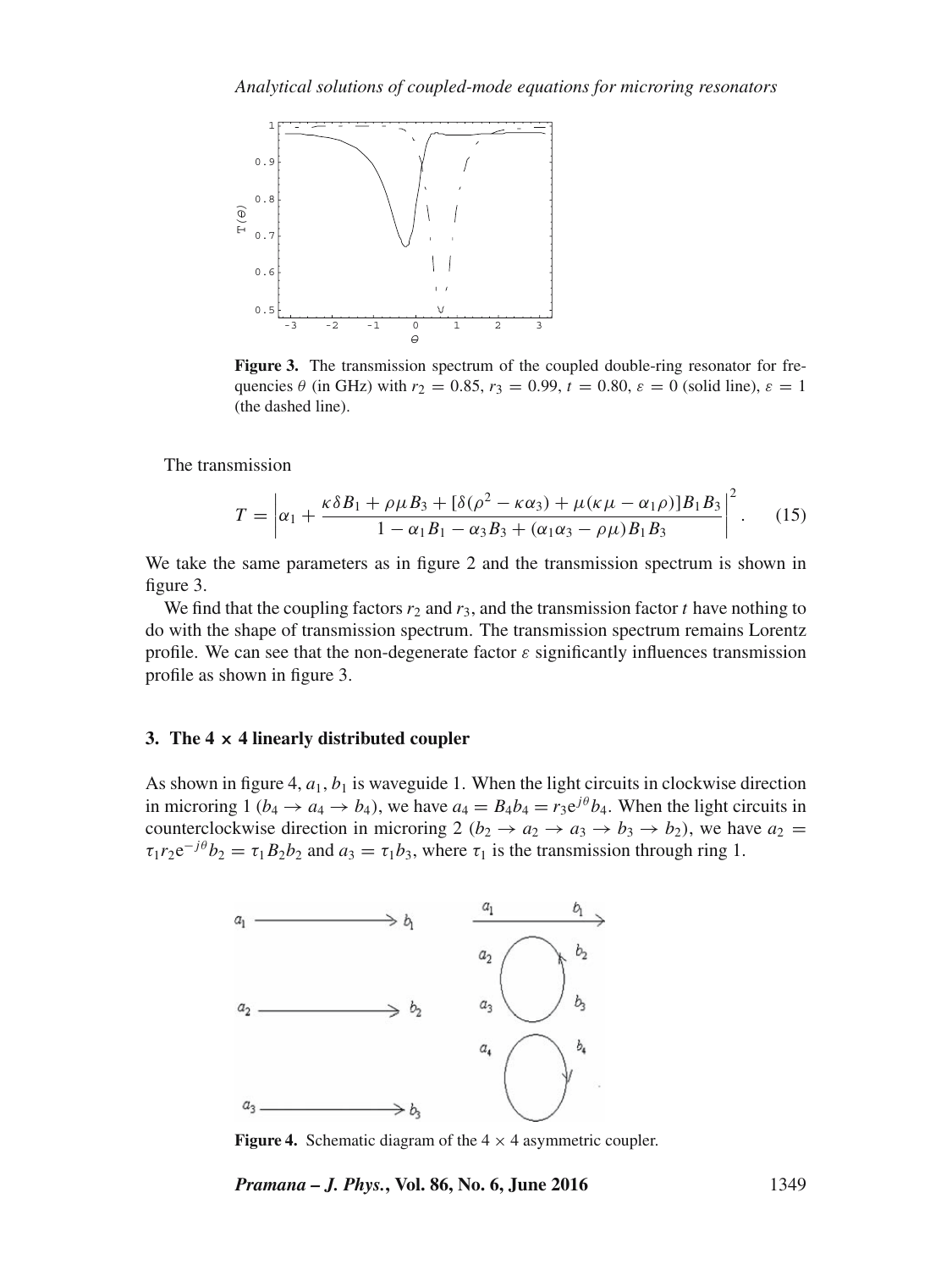Without loss of generality, considering mode coupling between non-adjacent waveguides, the coupled-mode equation of linearly distributed  $4 \times 4$  asymmetric coupler can be described by [9]

$$
\begin{pmatrix}\n\frac{\partial a_1}{\partial z} \\
\frac{\partial a_2}{\partial z} \\
\frac{\partial a_3}{\partial z} \\
\frac{\partial a_4}{\partial z}\n\end{pmatrix} = \begin{pmatrix}\n0 & j(K/2) \xi & 0 & 0 \\
j(K/2) \xi & 0 & j(K/2) \eta & 0 \\
0 & j(K/2) \eta & 0 & j(K/2) \xi \\
0 & 0 & j(K/2) \zeta & 0\n\end{pmatrix} \begin{pmatrix}\na_1 \\
a_2 \\
a_3 \\
a_4\n\end{pmatrix}.
$$
\n(16)

The eigenfunction eq. (16) is

$$
\begin{vmatrix} \lambda & j(K/2)\xi & 0 & 0\\ j(K/2)\xi & \lambda & j(K/2)\eta & 0\\ 0 & j(K/2)\eta & \lambda & j(K/2)\zeta\\ 0 & 0 & j(K/2)\zeta & \lambda \end{vmatrix} = \lambda^4 + \frac{K^2}{4}(\xi^2 + \eta^2 + \zeta^2)\lambda^2 + \frac{K^4}{16}\xi^2\zeta^2 = 0.
$$
\n(17)

Setting  $\lambda_i = jKx_i$ ,  $i = 1-4$ ,  $p = -(\xi^2 + \eta^2 + \zeta^2)$ , the eigenvalues  $x_i$  are

$$
2x_1 = \sqrt{-\frac{p}{2} + \sqrt{\left(-\frac{p}{2}\right)^2 - \xi^2 \zeta^2}} = -2x_2,
$$
  

$$
2x_3 = \sqrt{-\frac{p}{2} - \sqrt{\left(-\frac{p}{2}\right)^2 - \xi^2 \zeta^2}} = -2x_4.
$$
 (18)

The corresponding eigenvector  $\varphi_i(x_i)$  are

$$
\varphi_1(x_1) = \varphi_1(x_2) = N_1\xi, \quad \varphi_2(x_1) = -\varphi_2(x_2) = N_1(2x_1), \n\varphi_3(x_3) = -\varphi_3(x_4) = N_3(2x_3), \quad \varphi_4(x_3) = \varphi_4(x_4) = N_3\xi \n\varphi_3(x_1) = \varphi_3(x_2) = \frac{N_1\eta(2x_1)^2}{(2x_1)^2 - \xi^2}, \quad \varphi_2(x_3) = \varphi_2(x_4) = \frac{N_3\eta(2x_3)^2}{(2x_3)^2 - \xi^2}, \n\varphi_4(x_1) = -\varphi_4(x_2) = \frac{N_1\eta\xi(2x_1)}{(2x_1)^2 - \xi^2}, \n\varphi_1(x_3) = -\varphi_1(x_4) = \frac{N_3\eta\xi(2x_3)}{(2x_3)^2 - \xi^2}.
$$
\n(19)

In terms of  $\sum_{i=1}^{4} \varphi_i^2(x_1) = 1$ ,  $\sum_{i=1}^{4} \varphi_i^2(x_3) = 1$ , we can deduce  $N_1$  and  $N_3$ , respectively. To construct a solution matrix

$$
\chi(\tau) = \begin{pmatrix}\n\varphi_1(x_1)e^{jx_1\tau} & \varphi_1(x_2)e^{-jx_1\tau} & \varphi_1(x_3)e^{jx_3\tau} & \varphi_1(x_4)e^{-jx_3\tau} \\
\varphi_2(x_1)e^{jx_1\tau} & \varphi_2(x_2)e^{-jx_1\tau} & \varphi_2(x_3)e^{jx_3\tau} & \varphi_2(x_4)e^{-jx_3\tau} \\
\varphi_3(x_1)e^{jx_1\tau} & \varphi_3(x_2)e^{-jx_1\tau} & \varphi_3(x_3)e^{jx_3\tau} & \varphi_3(x_4)e^{-jx_3\tau} \\
\varphi_4(x_1)e^{jx_1\tau} & \varphi_4(x_2)e^{-jx_1\tau} & \varphi_4(x_3)e^{jx_3\tau} & \varphi_4(x_4)e^{-jx_3\tau}\n\end{pmatrix}.
$$
\n(20)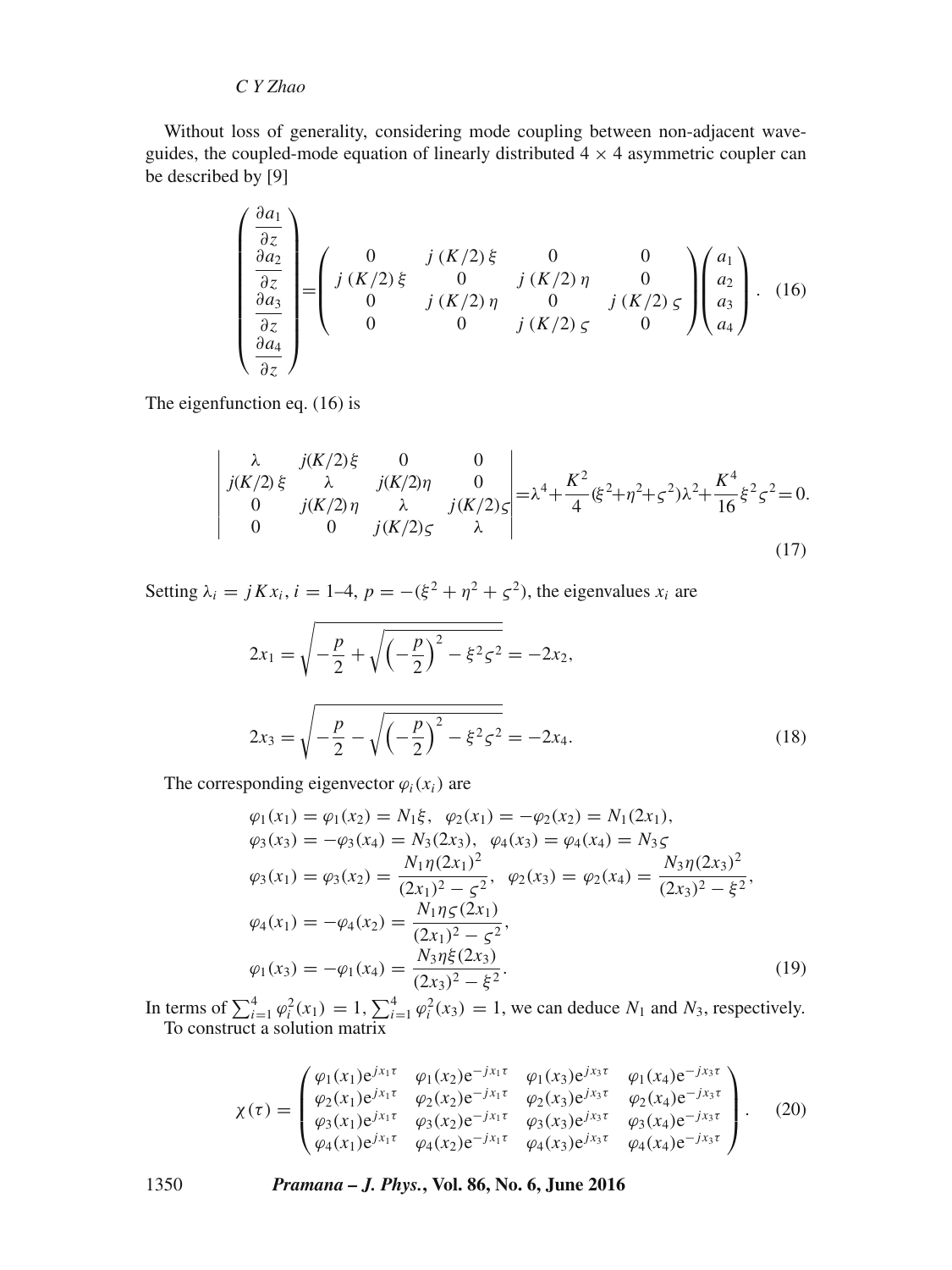When  $\tau \to 0$ , the inverse of eq. (20) is

$$
\chi^{-1}(0) = \begin{pmatrix} \tilde{\phi}_1(x_1) & \tilde{\phi}_2(x_1) & \tilde{\phi}_3(x_1) & \tilde{\phi}_4(x_1) \\ \tilde{\phi}_1(x_2) & \tilde{\phi}_2(x_2) & \tilde{\phi}_3(x_2) & \tilde{\phi}_4(x_2) \\ \tilde{\phi}_1(x_3) & \tilde{\phi}_2(x_3) & \tilde{\phi}_3(x_3) & \tilde{\phi}_4(x_3) \\ \tilde{\phi}_1(x_4) & \tilde{\phi}_2(x_4) & \tilde{\phi}_3(x_4) & \tilde{\phi}_4(x_4) \end{pmatrix}.
$$
 (21)

When  $\zeta \to 0$ ,  $x_1 = 1/\sqrt{2} = -x_2$ ,  $x_3 = x_4 = 0$ , the 4 × 4 linearly directional coupler is composed of one  $3 \times 3$  linearly directional coupler and one fibre waveguide [10].

$$
R(\tau) = \begin{pmatrix} (\xi^2/2) \cos[\tau/\sqrt{2}] + \eta^2/2 & j(\xi/\sqrt{2}) \sin[\tau/\sqrt{2}] & (\xi \eta/2) \cos[\tau/\sqrt{2}] - (\xi \eta/2) & 0 \\ j(\xi/\sqrt{2}) \sin[\tau/\sqrt{2}] & \cos[\tau/\sqrt{2}] & j(\eta/\sqrt{2}) \sin[\tau/\sqrt{2}] & 0 \\ (\xi \eta/2) \cos[\tau/\sqrt{2}] - (\xi \eta/2) & j(\eta/\sqrt{2}) \sin[\tau/\sqrt{2}] & (\xi^2/2) \cos[\tau/\sqrt{2}] + \eta^2/2 & 0 \\ 0 & 0 & 1 \end{pmatrix}.
$$
\n(22)

When  $\eta \rightarrow 0$ , the 4 × 4 linearly directional coupler consists of two 2 × 2 linearly directional couplers.

$$
R(\tau) = \begin{pmatrix} \cos[x_1\tau] & j\sin[x_1\tau] & 0 & 0\\ j\sin[x_1\tau] & \cos[x_1\tau] & 0 & 0\\ 0 & 0 & \cos[x_3\tau] & j\sin[x_3\tau] \\ 0 & 0 & j\sin[x_3\tau] & \cos[x_3\tau] \end{pmatrix}.
$$
 (23)

When  $\eta \neq 0$ , the transfer matrix is

$$
R(\tau) = \chi(\tau)\chi^{-1}(0) = \begin{pmatrix} \alpha_1 & \delta & \mu & \kappa \\ \delta & \alpha_2 & \rho & \nu \\ \mu & \rho & \alpha_3 & \zeta \\ \kappa & \nu & \zeta & \alpha_4 \end{pmatrix}
$$



**Figure 5.** Absorption and transmission spectra of the coupled double-ring resonator for frequencies  $\theta$  (in GHz) with  $\xi = 1$ ,  $\zeta = 0.001$ ,  $\eta = 0$  (solid line),  $\eta = 0.5$  (dashed line),  $r_3 = 0.9999$ ,  $t_2 = 0.995$ . (**a**)  $r_2 = 0.88$ ,  $t_3 = r_2r_3 = 0.879912$ , (**b**)  $r_2 = 1.07$ ,  $t_3 = 0.94$ .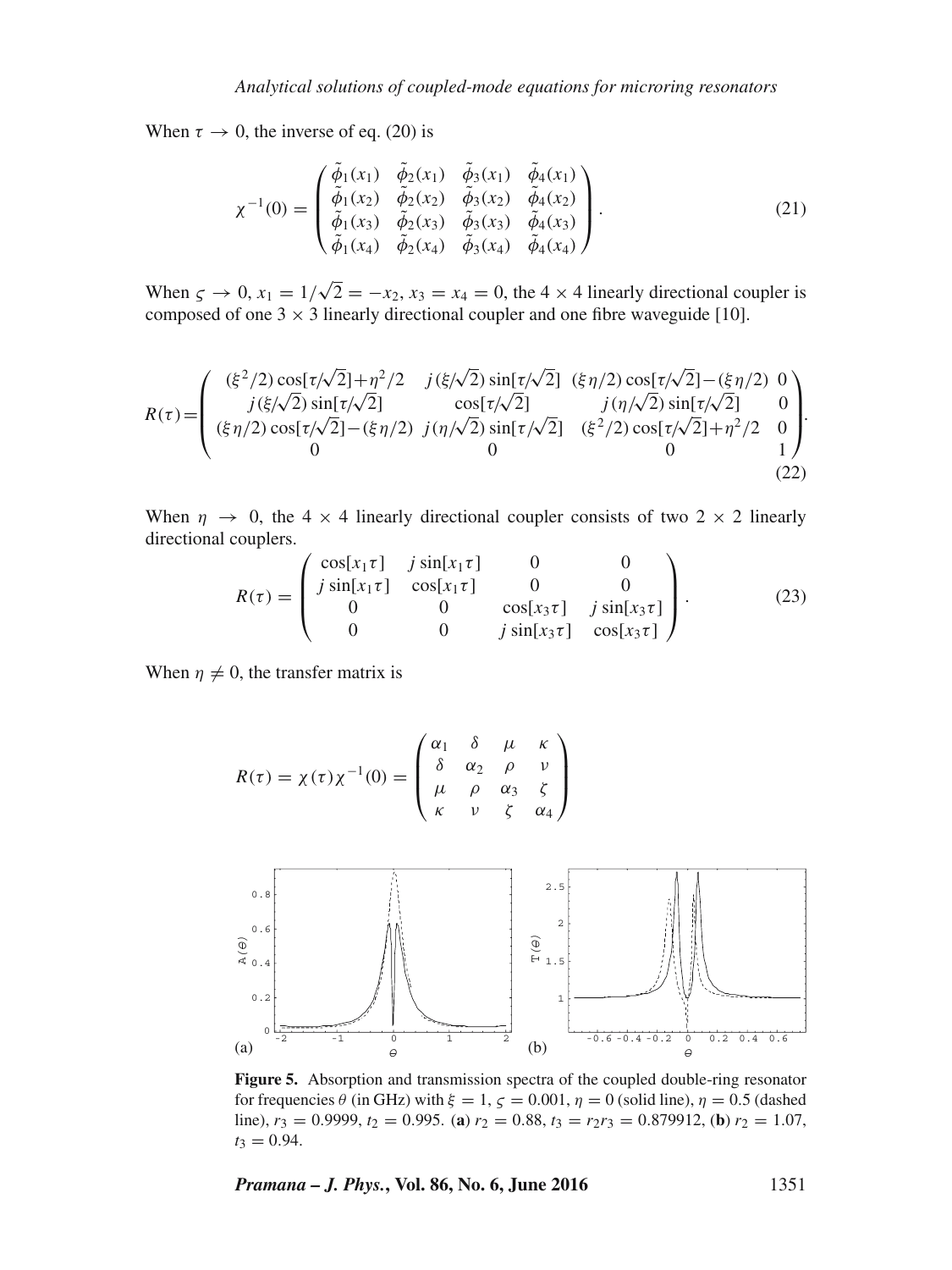where

$$
\alpha_{1} = \varphi_{1}^{2}(x_{1})e^{j x_{1} \tau} + \varphi_{1}^{2}(x_{2})e^{-j x_{1} \tau} + \varphi_{1}^{2}(x_{3})e^{j x_{3} \tau} + \varphi_{1}^{2}(x_{4})e^{-j x_{3} \tau},
$$
\n
$$
\alpha_{2} = \varphi_{2}^{2}(x_{1})e^{j x_{1} \tau} + \varphi_{2}^{2}(x_{2})e^{-j x_{1} \tau} + \varphi_{2}^{2}(x_{3})e^{j x_{3} \tau} + \varphi_{2}^{2}(x_{4})e^{-j x_{3} \tau},
$$
\n
$$
\alpha_{3} = \varphi_{3}^{2}(x_{1})e^{j x_{1} \tau} + \varphi_{3}^{2}(x_{2})e^{-j x_{1} \tau} + \varphi_{3}^{2}(x_{3})e^{j x_{3} \tau} + \varphi_{2}^{2}(x_{4})e^{-j x_{3} \tau},
$$
\n
$$
\alpha_{4} = \varphi_{4}^{2}(x_{1})e^{j x_{1} \tau} + \varphi_{4}^{2}(x_{2})e^{-j x_{1} \tau} + \varphi_{4}^{2}(x_{3})e^{j x_{3} \tau} + \varphi_{4}^{2}(x_{4})e^{-j x_{3} \tau},
$$
\n
$$
\delta = \varphi_{1}(x_{1})\varphi_{2}(x_{1})e^{j x_{1} \tau} + \varphi_{1}(x_{2})\varphi_{2}(x_{2})e^{-j x_{1} \tau} + \varphi_{1}(x_{3})\varphi_{2}(x_{3})e^{j x_{3} \tau} + \varphi_{1}(x_{4})\varphi_{2}(x_{4})e^{-j x_{3} \tau},
$$
\n
$$
\mu = \varphi_{1}(x_{1})\varphi_{3}(x_{1})e^{j x_{1} \tau} + \varphi_{1}(x_{2})\varphi_{3}(x_{2})e^{-j x_{1} \tau} + \varphi_{1}(x_{3})\varphi_{3}(x_{3})e^{j x_{3} \tau} + \varphi_{1}(x_{4})\varphi_{3}(x_{4})e^{-j x_{3} \tau},
$$
\n
$$
\kappa = \varphi_{1}(x_{1})\varphi_{4}(x_{1})e^{j x_{1} \tau} + \varphi_{1}(x_{2})\varphi_{4
$$

We can describe the interaction by the matrix relation

$$
\begin{pmatrix} b_1 \\ b_2 \\ b_3 \\ b_4 \end{pmatrix} = \begin{pmatrix} \alpha_1 & \delta & \mu & \kappa \\ \delta & \alpha_2 & \rho & \nu \\ \mu & \rho & \alpha_3 & \zeta \\ \kappa & \nu & \zeta & \alpha_4 \end{pmatrix} \begin{pmatrix} a_1 \\ B_2 b_2 \tau_1 \\ b_3 \tau_1 \\ B_4 b_4 \end{pmatrix} . \tag{25}
$$

The transmission

$$
T(\theta) = \left| \alpha_1 + (\delta B_2 + \mu B_3) \tau_1 \frac{b_2}{a_1} + \kappa B_4 \frac{b_4}{a_1} \right|^2,
$$

where

$$
\frac{b_2}{a_1} = \frac{\delta(1 - \alpha_4 B_4) + \kappa v B_4}{(1 - \alpha_2 B_2 \tau_1 - \rho B_3 \tau_1)(1 - \alpha_4 B_4) - v B_4 (v B_2 + \zeta B_3) \tau_1}
$$

$$
\frac{b_4}{a_1} = \frac{\kappa (1 - \alpha_2 B_2 \tau_1 - \rho B_3 \tau_1) + \delta (\nu B_2 + \zeta B_3) \tau_1}{(1 - \alpha_2 B_2 \tau_1 - \rho B_3 \tau_1)(1 - \alpha_4 B_4) - \nu B_4 (\nu B_2 + \zeta B_3) \tau_1}.
$$
(26)

,

The transmission of the first ring  $\tau_1 = (t_1 - B_4)/(1 - t_1B_4)$  has nothing to do with parameters of the second ring [1] (figure 5).

By increasing the value of  $\eta$ , the absorption spectrum changes from a typical all-optical EIT-like profile to Lorentz profile. The peak value of absorption spectrum increases. The transmission spectrum remains EIT-like, the peak value of transmission spectrum declines. For  $\eta = 0$ , the solid curve is in agreement with figure 2 and figure 4 in ref. [6], respectively.